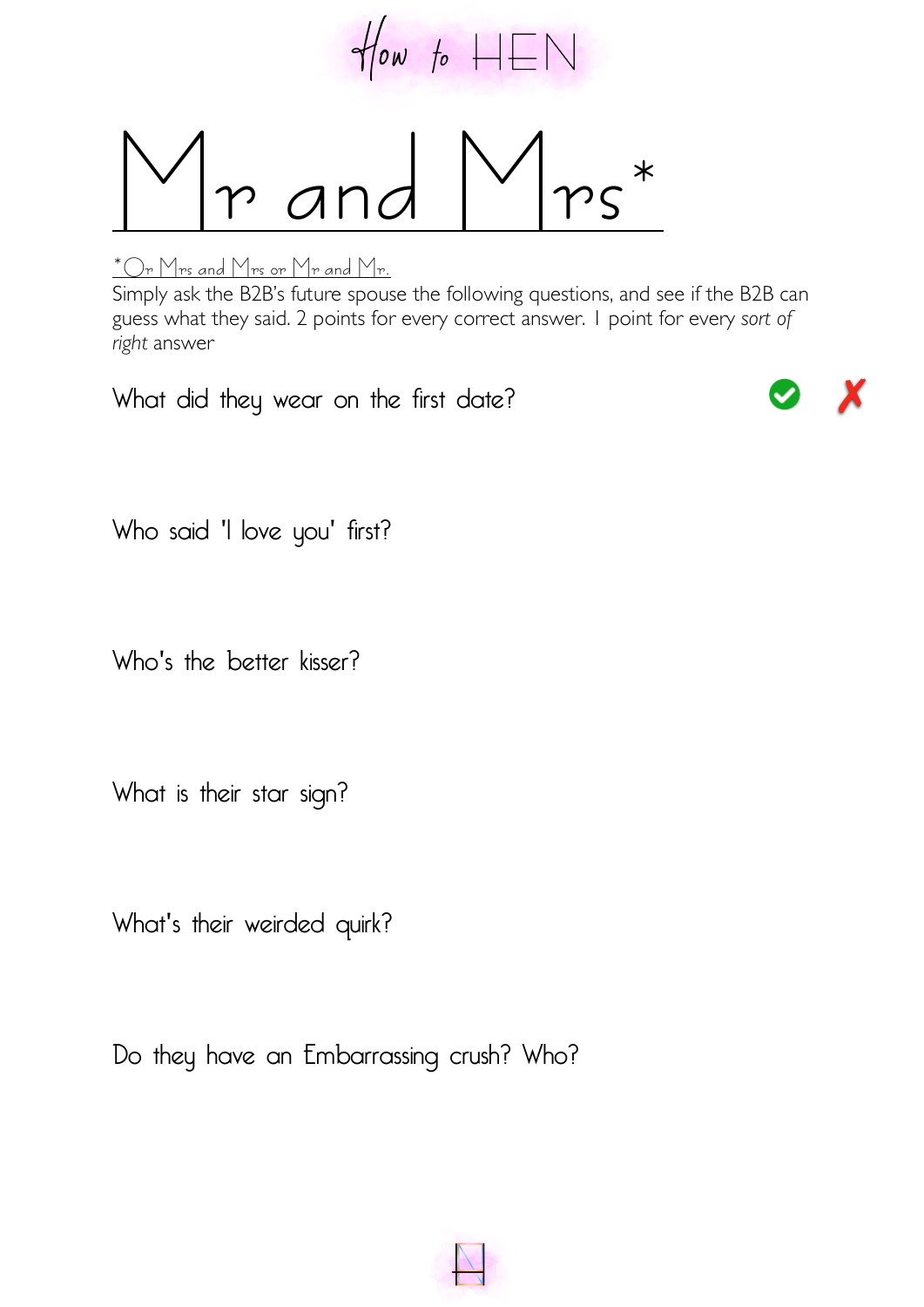$\forall$ low to  $HEN$ 

Which Disney character are they most like?

Who is the tidiest?

Who is the best cook?

Who is most likely to deal with a spider?

What is their worst habit?

What is their favourite thing about you?

What is their favourite thing about themselves?

The thing they're most likely to end up in jail for?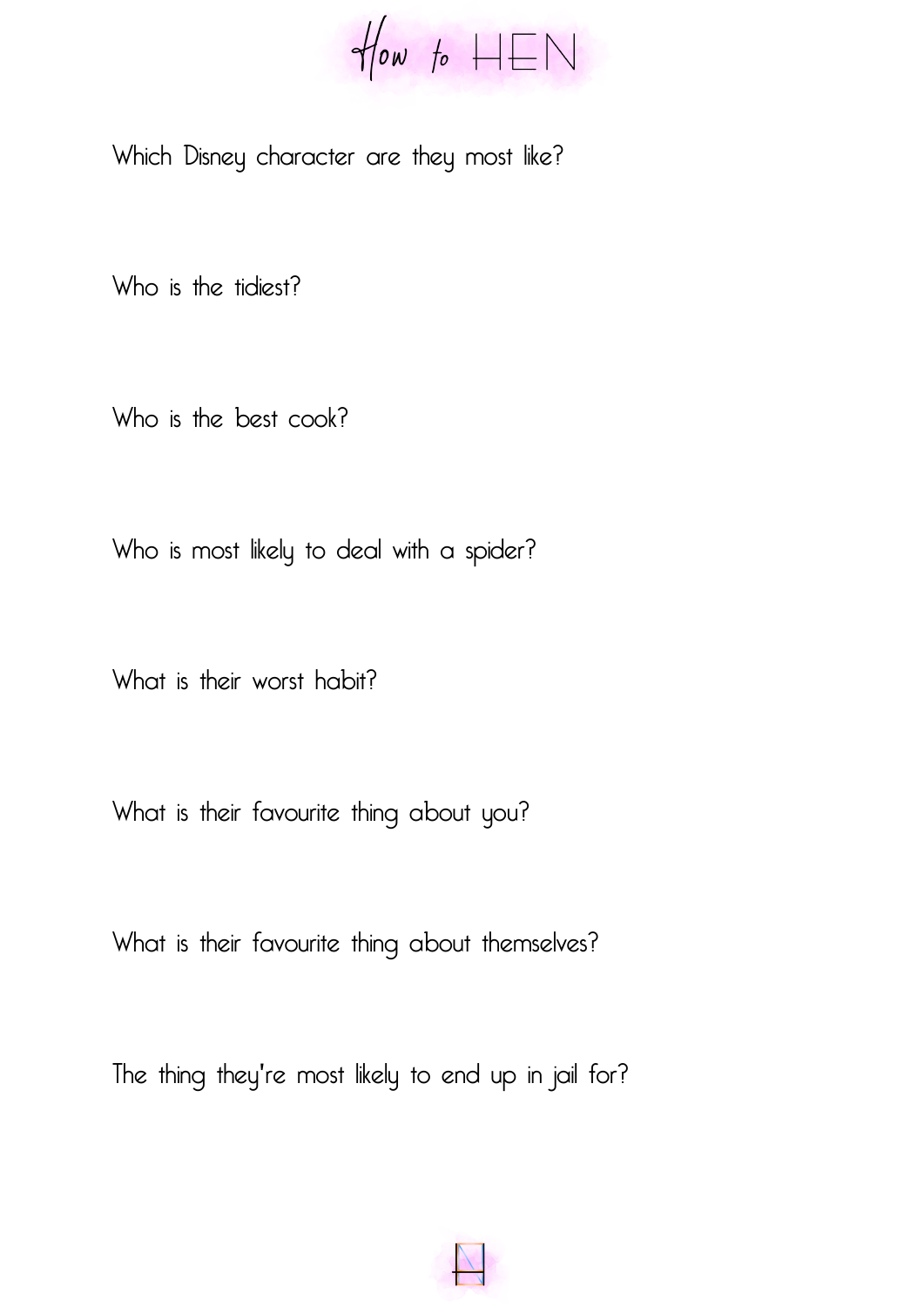$\forall$ low to  $HEN$ 

The thing they're most likely to go viral for?

What is their perfect pizza topping?

What is the first movie you saw together?

What is their favourite movie?

Would they rather spend an evening in with you or a night out with you?

What would be their last meal?

What are you most likely to argue about?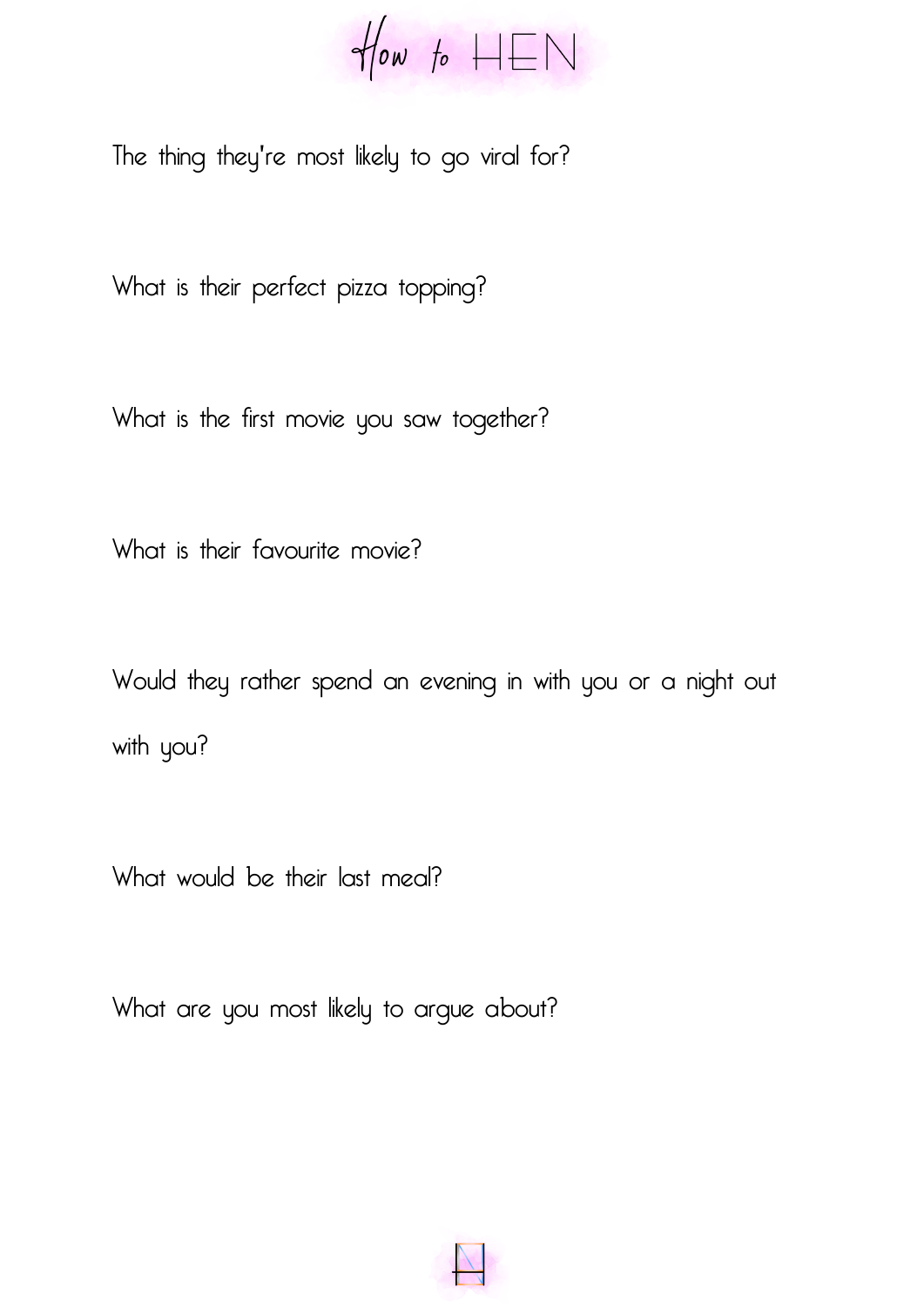$\forall$ low to  $HEN$ 

If they could only eat one food for the rest of their what would it be?

Who has the worst handwriting?

What would be your partner's favourite job, other than the one they are doing now?

How does your partner like their tea/coffee?

How does your partner like their eggs cooked?

Who is the better driver?

What's their dream car?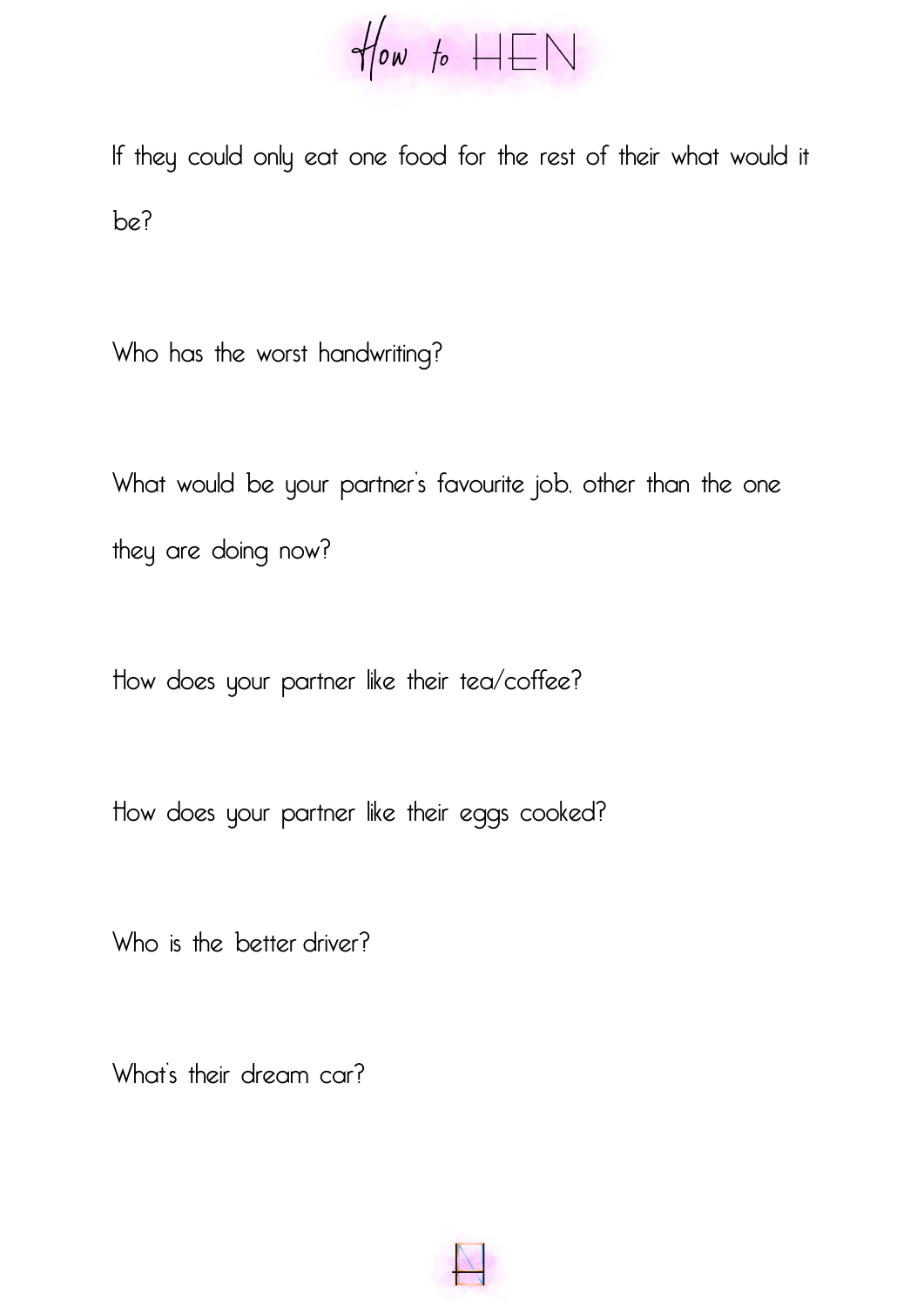$\forall$ low to  $HEN$ 

Who has the most exes?

Most prized possession? The item they'd save in a fire (apart from you!)

What is their karaoke go-to song?

What celebrity would they want with them on a desert island?

Favourite movie/band/tv show if they're trying to be cool?

Favourite movie/band/tv show if they're being honest?

What is their biggest fear?

What was their first pet called?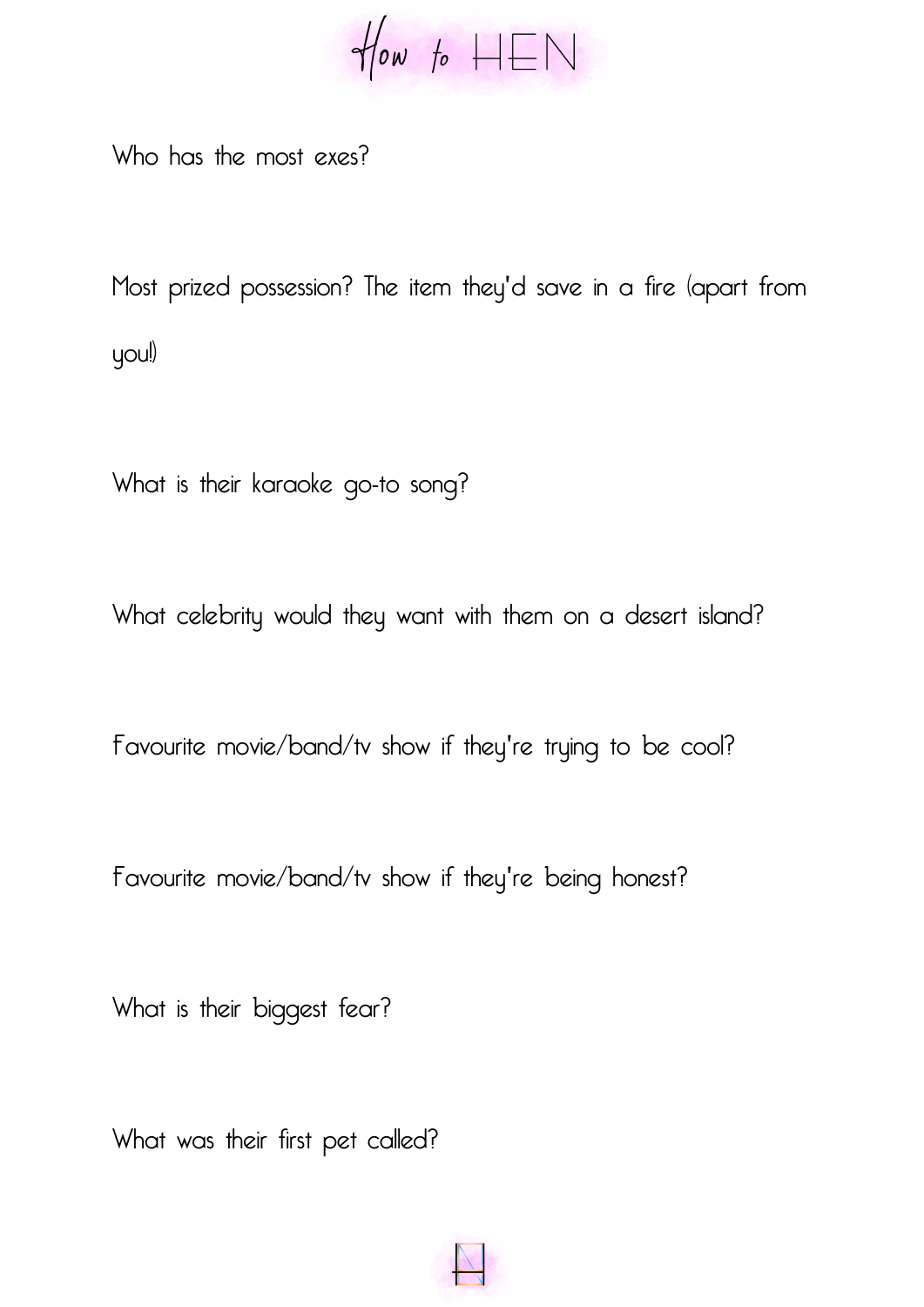$\forall$ low to  $HEN$ 

Your partner wins the lotto – how would they spend it?

What was the best present they ever gave you?

What is his/her favourite flavour of ice-cream?

What's his/her favourite thing for you to wear?

Which item of clothing of his/hers do you hate the most?

Who would win in a game of Monopoly?

If they were on 'Who Wants to be a Millionaire', who would their phone a friend be?

Who will be the most hungover after the wedding?

Total: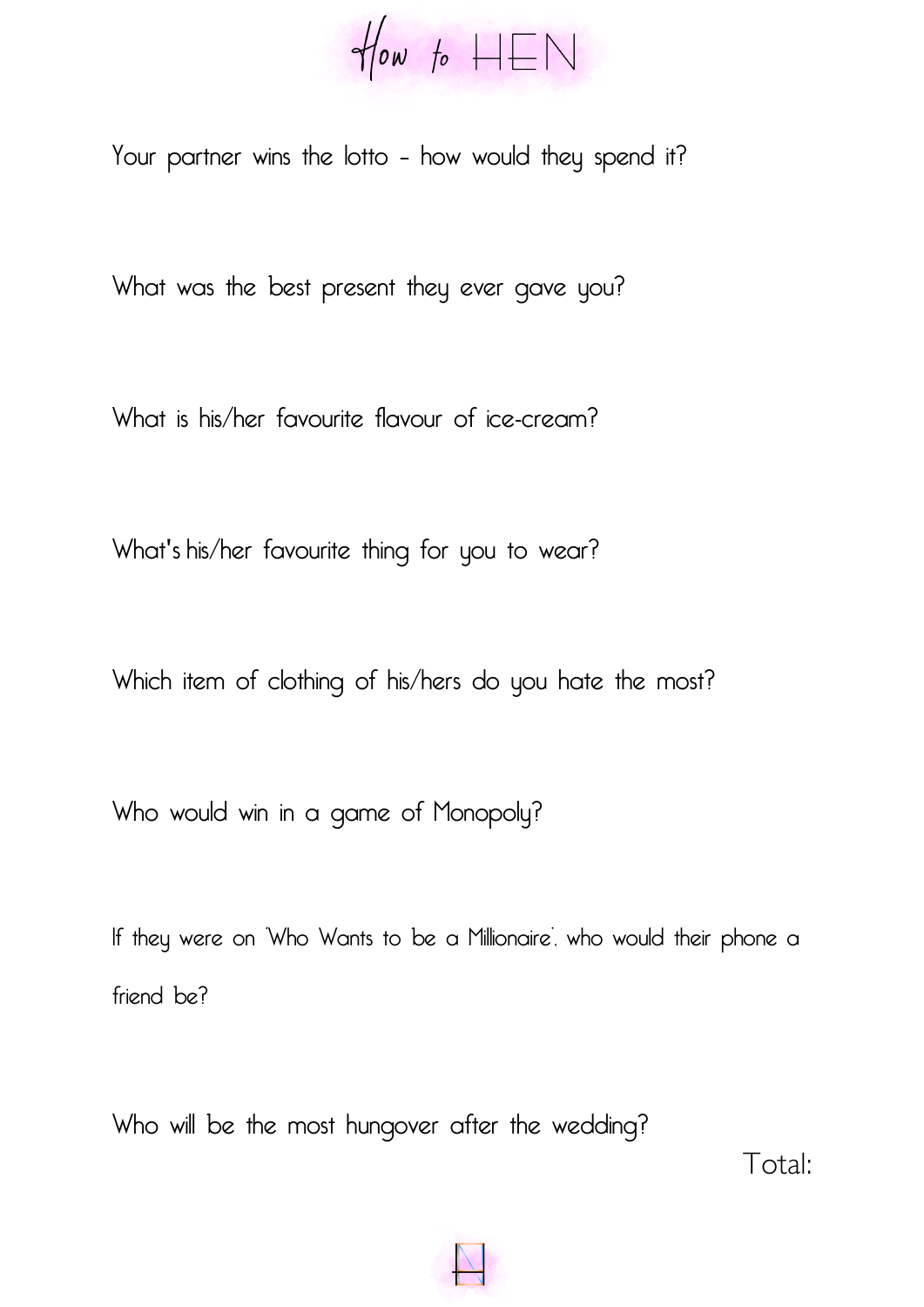

**X- rated Mr and Mrs**

Simply ask the B2B's future spouse the following questions, and see if their answers match. Also, what colour her face goes if she has to answer these in front of the Mums.

What was the naughtiest thing your partner ever did at

school?

What is your partner's favourite sexual position?

What would they say your favourite sexual position is?

Where was the riskiest place you and your partner had sex?

How many dates did you go on before you slept with your partner?

Where is your partner's favourite place to have sex?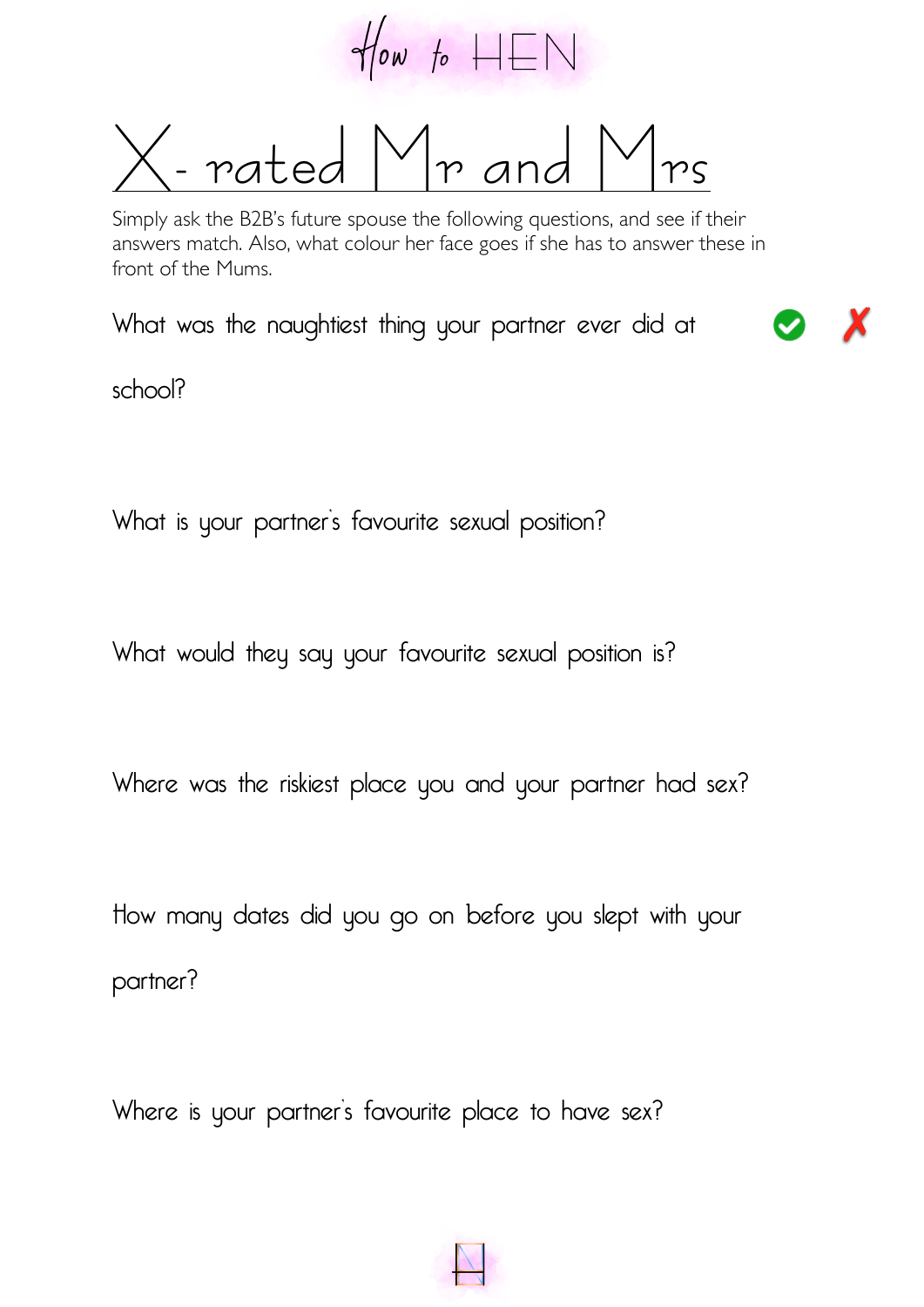$\forall$ low to  $HEN$ 

Does your partner believe themselves to be well-endowed?

What would your partner like to dress you up as?

What does your partner think you would like to dress them up as?

If your partner could have a wild night of passion with any celebrity who would it be?

If you were going to have a wild night of passion with any celebrity, who does your partner think it would be?

Boobs or Bum?

What is your partner's best feature?